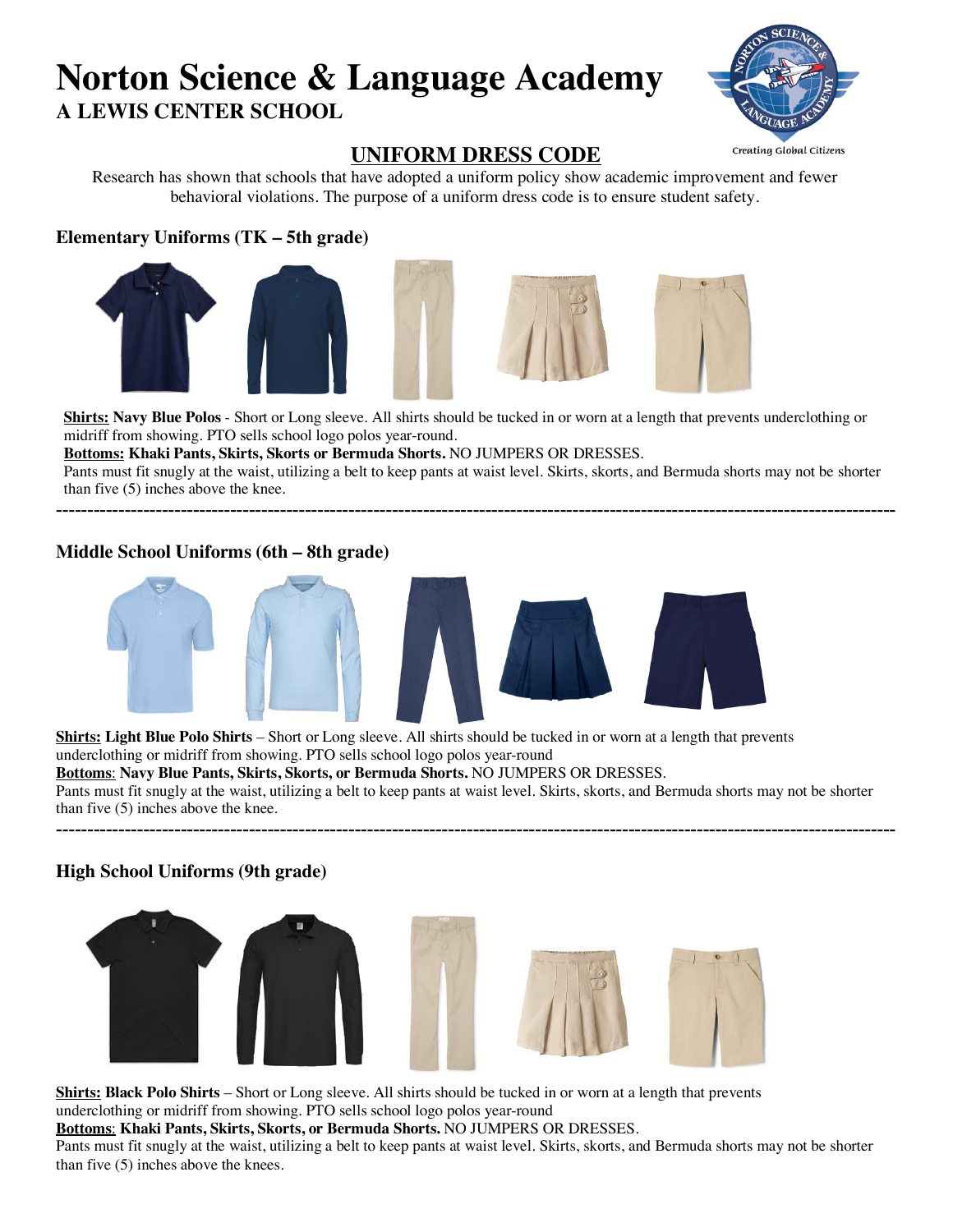# **FOR ALL STUDENTS:**

### **SHOES**

Black, navy blue, or white ATHLETIC TENNIS shoes ONLY

### **SWEATERS/JACKETS/COATS**

Navy blue or black, no graphics or lettering. Hoods are NOT ALLOWED IN CLASS.

### **SOCKS**

Blue, black or white -Cold weather: mittens, ear-muffs, and umbrellas are permitted

### **HAIR**

Hair must be of a natural born color. It may not be worn or styled in a manner that distracts from the educational process (i.e. Mohawk, striped, engraved styles, or anything deemed distracting by school administration).

#### **TATTOOS/PIERCINGS**

Tattoos (toy ones included) or drawings on the body may not be visible while on campus Facial piercings are NOT allowed at NSLA. Ear piercings are permitted.

### **OTHER**

Clothing accessories (belts, buckles, hats, beanies, scarves, ties, etc.) must reflect the chosen uniform dress code colors. All hats must be removed indoors. Hats must be worn properly with the bill of the cap straightforward. Bandanas, doorags or sweatbands are not permitted.

Backpacks are to be kept neat and free from excessive/distracting writing, drawings, buttons, indicative of gang affiliation or other decorations.

The uniform dress code is mandatory whenever a student is on campus. All students must dress for school according to the established dress code policy. The school uniform may not be altered in any way and must be worn properly. Repeated dress code violations will be subject to progressive disciplinary actions, up to and including suspension or expulsion.

Some classes/school activities may occasionally require clothing that varies from the established uniform policy. Students will be notified in advance of the day and time. The clothing worn must still be modest in nature and reflect the tone of the NSLA uniform policy. At no time, are tank tops or sleeveless tops allowed.

### **ROCKETS ARE COLLEGE BOUND/SPIRIT DAY**

Fridays have been designated as NSLA Spirit days, and students are encouraged to wear any college or university t-shirt, or any NSLA t-shirts including previous Rocket Races commemorating t-shirts.

### **FIELD TRIPS**

Any decisions regarding the implementation of the dress code are made at the sole discretion of the site administrators.

If you are not sure what is appropriate, please call the school office or discuss the attire with an administrator prior to wearing the attire to school.

Thank you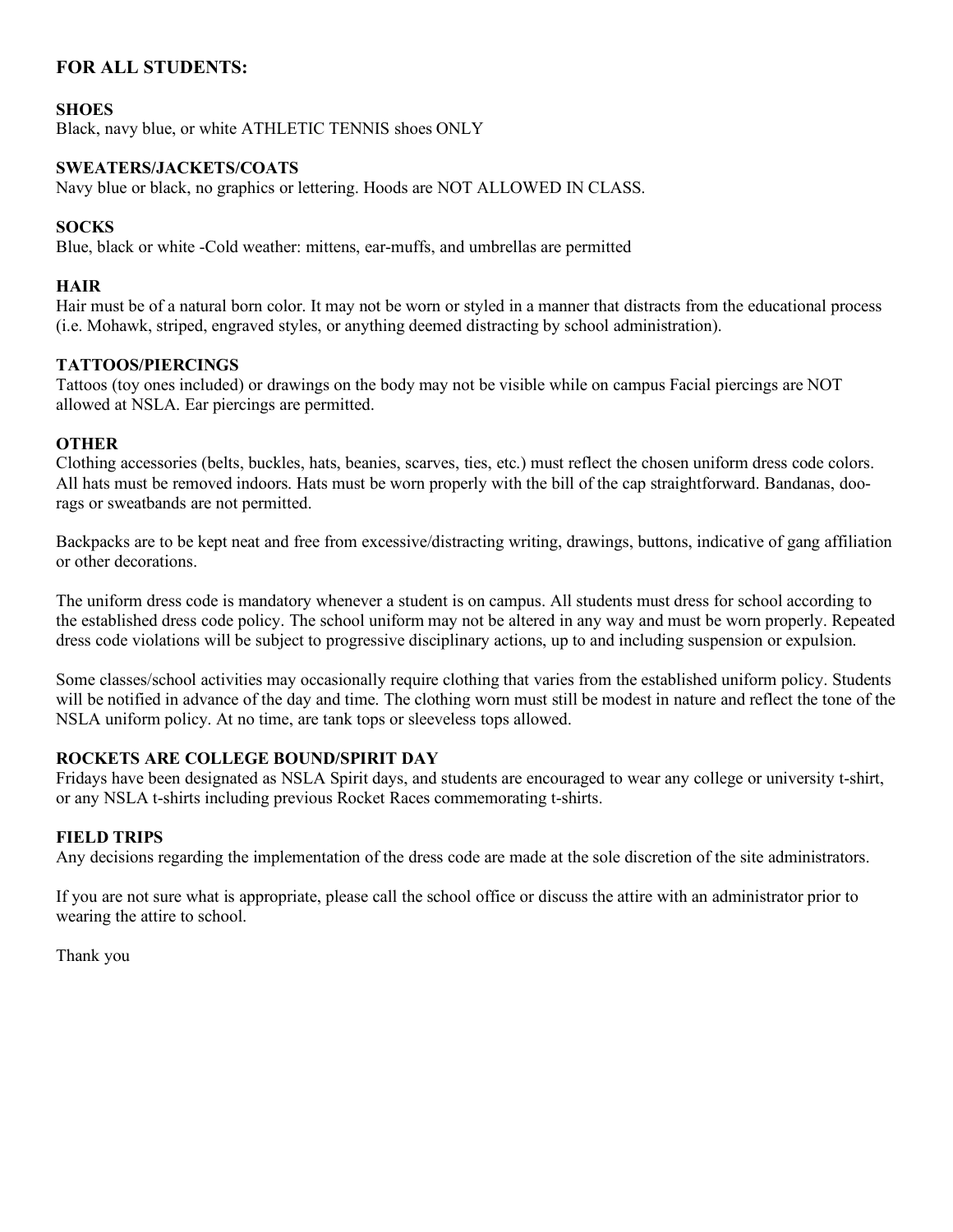# **Norton Science & Language Academy A LEWIS CENTER SCHOOL**



# **CÓDIGO DEL UNIFORME**

Creating Global Citizens

Las investigaciones han demostrado que las escuelas que adoptan una póliza del uniforme escolar tienen mayor crecimiento académico y menos disrupciones por mal comportamiento. El propósito del código del uniforme es garantizar la seguridad de los estudiantes.

# **Uniformes de la Primaria (TK – 5º grado)**



**Las Camisas**: **Camisas Polo Azul Marino** – Todas las camisas deben de ir fajadas a la cintura y usarse a un largo que prevenga que se vea la ropa interior. Nuestro PTO vende los polos con el logo de la escuela todo año.

**Las piezas de abajo: Pantalones, Faldas, Skorts, o pantalones cortos color Khaki.** VESTIDOS, OVEROL O JUMPERS NO ESTAN PERMITIDOS. Los pantalones deben quedar cómodamente ajustados a la cintura, utilizando un cinturón para detener los pantalones a la cintura. Las faldas, "skorts" o bermudas no pueden ser más cortas que 5 pulgadas arriba de la rodilla.

---------------------------------------------------------------------------------------------------------------------------------------

## **Uniformes de la Secundaria (6º – 8º grado)**



**Las Camisas**: **Camisas Polo Azul Cielo** – Todas las camisas deben de ir fajadas a la cintura y usarse a un largo que prevenga que se vea la ropa interior. Nuestro PTO vende los polos con el logo de la escuela todo año. **Las piezas de abajo: Pantalones, Faldas, Skorts, o pantalones cortos Azul Marino.** VESTIDOS, OVEROL O JUMPERS NO ESTAN PERMITIDOS. Los pantalones deben quedar cómodamente ajustados a la cintura, utilizando un cinturón para detener los pantalones a la cintura. Las faldas, "skorts" o bermudas no pueden ser más cortas que 5 pulgadas arriba de la rodilla.

---------------------------------------------------------------------------------------------------------------------------------------

## **Uniformes de la Preparatoria (9º grado)**



**Las Camisas**: **Camisas Polo Negras** – Todas las camisas deben de ir fajadas a la cintura y usarse a un largo que prevenga que se vea la ropa interior. Nuestro PTO vende los polos con el logo de la escuela todo año.

**Las piezas de abajo: Pantalones, Faldas, Skorts, o pantalones cortos color Khaki.** VESTIDOS, OVEROL O JUMPERS NO ESTAN PERMITIDOS. Los pantalones deben quedar cómodamente ajustados a la cintura, utilizando un cinturón para detener los pantalones a la cintura. Las faldas, "skorts" o bermudas no pueden ser más cortas que 5 pulgadas arriba de la rodilla.